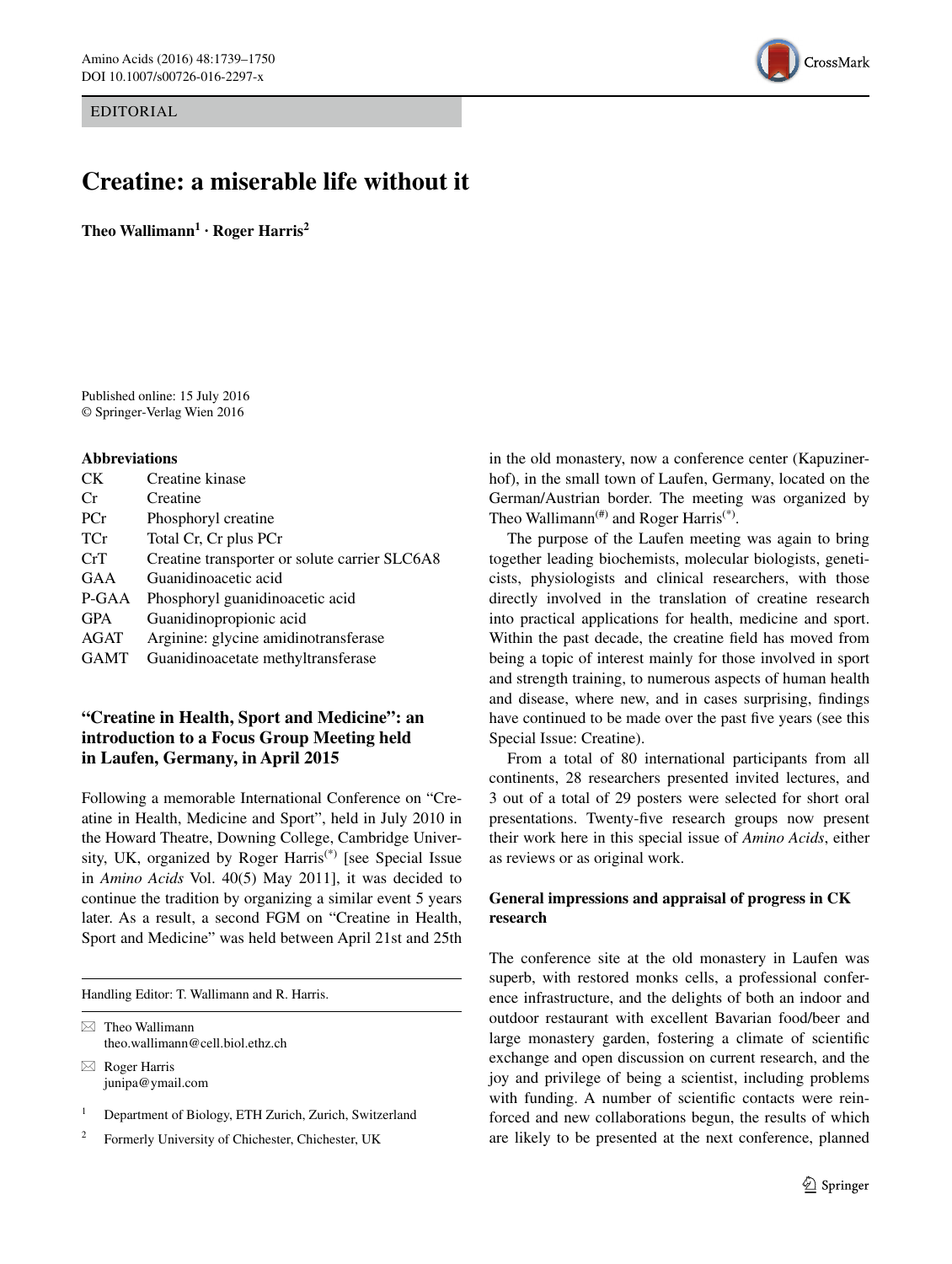for 2022. All in all, this was an ideal place to hold such a meeting. Thankfully, AlzChem AG in Trostberg, Germany, the only Western manufacturer of creatine monohydrate (Creapure®), sponsored all invited speakers, and the highly professional staff of the company, led by Dr. Barbara Niess, managed most of the administrative work. The organizers wish to thank all persons involved in this event for their excellent, highly motivated work.

## **Basic science: old and new creatine kinase micro‑compartments**

Skeletal muscle, due to its homogeneity (some 55 % of total protein is myosin, 20 % is actin, and 25 % of proteins constitutes the rest), high specialization and high structural order, was the organ of choice for localization studies of CK and for the isolation and characterization of ATPaseassociated CK micro-compartments. Dimeric cytosolic muscle-type MM-CK is found associated with the contractile apparatus at the sarcomeric M-band, where it is functionally coupled to the myofibrillar actin-activated myosin ATPase, at the sarcoplasmic reticulum coupled to the  $Ca^{2+}$ pump ATPase), and at the sarcolemma, where it is coupled to the  $Na^+/K^+$ -ATPase. In addition, a mitochondrial mtCK isoform is localized between the inner (IM) and outer membrane (OM) of mitochondria, where this octameric mtCK is sandwiched between the ATP carrier of the IM and the voltage-dependent anion carrier (VDAC) of the OM (for review see Wallimann et al. [1992](#page-11-0), [2011](#page-11-1)).

Due to the abundance of these proteins and structures, it was relatively easy to isolate highly purified myofibrils, SR vesicles and plasma membrane preparations, as well as mitochondria, where CK localization was confirmed by various techniques employing light and electron microscopy and functional tests performed with highly enriched preparations. The isolation of such micro- compartments, however, becomes increasingly more difficult with the heterogeneity of other tissues, e.g. brain, where there is a multitude of highly different cell types that are not organized in a homogeneous, orderly fashion as with skeletal muscle (see Hanna-El-Daher and Braissant [2016\)](#page-10-0).

Using sophisticated membrane and vesicle isolation procedures and yeast two-hybrid analysis suited to identify membrane proteins as interaction partners, Schlattner et al. [\(2016](#page-11-2)) identified a number of membrane proteins of the brain associated with brain-type cytosolic BB-CK. These novel micro-compartments of BB-CK with, for example, VAMP2 proteins and JWA, shed new light on synaptic functions dependent on BB-CK-mediated energy provision. Again using brain tissue, BB-CK was shown, after phosphorylation at serine residue number 6 by AMP-activated protein kinase (AMPK), to be targeted to endoplasmic reticulum membranes (ER) in propinquity to the ER  $Ca^{2+}$ 

ATPase pump. This is the first example of phosphorylationdependent targeting of CK to a specific subcellular location demonstrating that, depending on the energy status of the brain cells, BB-CK may be directed to the SR where highly energy-dependent processes such as calcium pumping need optimal energy provision at the site of ATP demand. The coordinated action of the energy sensor AMPK with an important enzyme in energy metabolism, BB-CK, is a noteworthy event that may be a general feature in many other cells (Schlattner et al. [2016](#page-11-2)).

Yan [\(2016](#page-11-3)) presented new findings of his laboratory, demonstrating a distinct micro-compartment of BB-CK that is associated with the mitotic spindle apparatus, which needs high levels of energy for initiating and proceeding with cell division. BB-CK, found to be important for the energetics of cell division and cell cycle control, may thus also be involved in cancer cell progression and metastasis. Down-regulation or inhibition of CK by inhibitors or siRNA appears to retard mitosis, promote apoptosis and reduce metastasis, whereas creatine supplementation itself has now been convincingly shown to provide anti-cancer effects (Campos Ferraz et al. [2016](#page-9-0); Deminice et al. [2016a](#page-9-1); Pal et al. [2016](#page-10-1)).

#### **Creatine in health**

Consuming a normal balanced diet, including fresh meat and fish, modern man may receive sufficient amounts of the carninutrient creatine for optimal body functions. However, additional creatine supplementation may be indicated for athletes to achieve further improvement in performance. Creatine supplementation (3–4 g/day is shown not only to improve muscle mass and performance, both short term high-intensity and endurance, but also to improve recovery after heavy exercise and avoid muscle soreness and injury (see Roberts et al. [2016](#page-11-4); Twycross Lewis et al. [2016\)](#page-11-5).

In their review of the role of dietary creatine, Brosnan and Brosnan ([2016\)](#page-9-2) lead us through the evolutionary history of paleolithic (carnivore) to modern man (omnivore or vegetarian), looking at the ingested amounts of dietary creatine. Clearly, vegetarians, and even more so vegans, show lower plasma and muscle levels of total creatine than do omnivores. The authors reason that the gastrointestinal tract and the liver are exposed to higher concentrations of creatine before it is assimilated by the target tissues, skeletal and cardiac muscle, and brain and nervous tissue, and that this may be related to the very interesting finding that creatine is important, via enhanced cellular energetics of intestinal epithelial cells, in maintaining the intestinal barrier function under healthy condition, as well as in ameliorating mucosal inflammation in animals suffering from inflammatory bowel disease (Glover et al. [2013](#page-10-2)). In addition, the novel finding that the liver—which under normal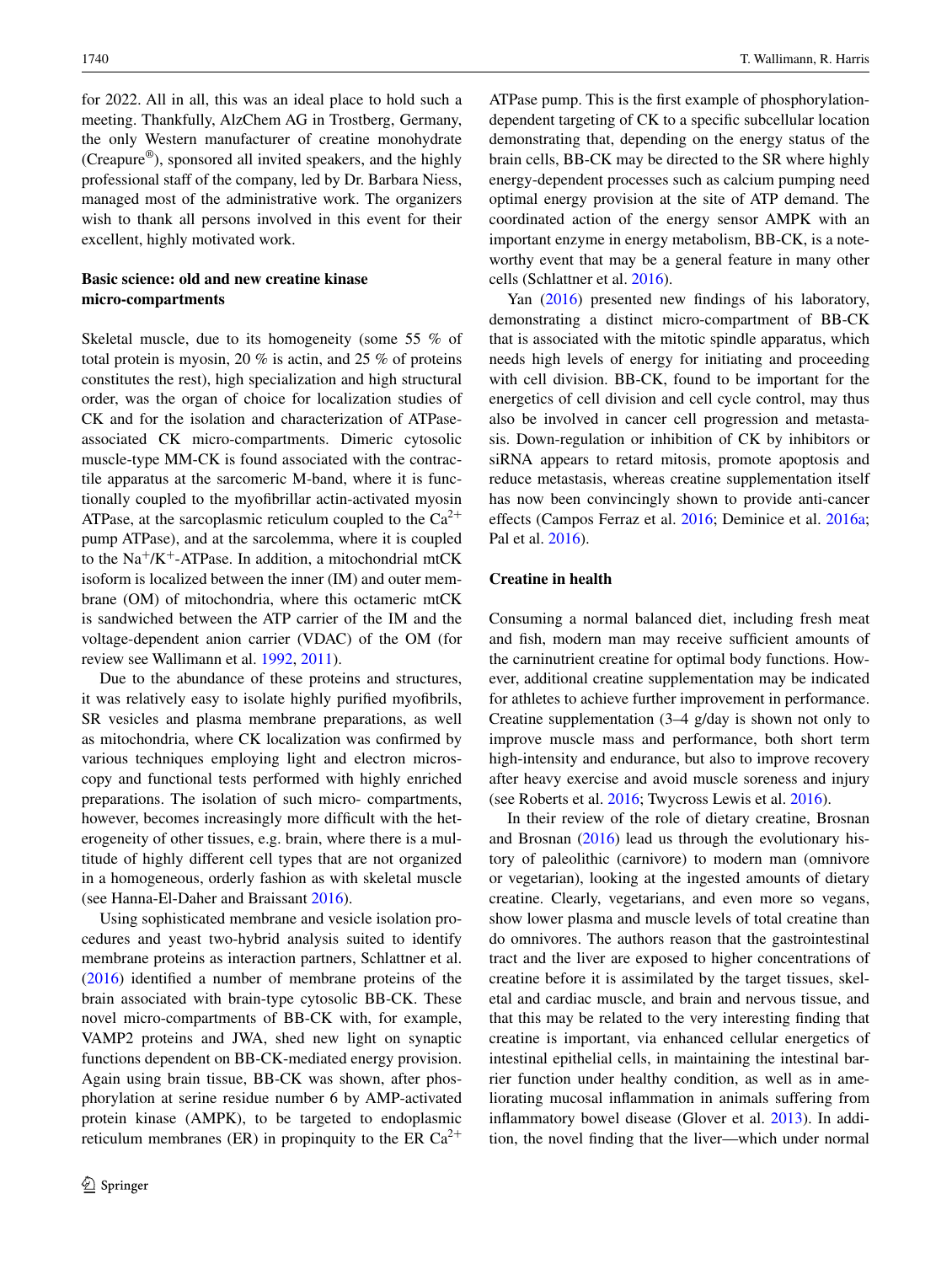conditions is the only organ in the body that is not expressing CK—can be prevented from developing into fatty liver or NAFL through creatine supplementation in animals fed a high-fat diet is rather unexpected. This would indicate that creatine not only serves cellular energy-related functions (enhanced PCr/ATP ratio), but also may be involved in hitherto unknown signaling pathways in lipid metabolism (Deminice et al. [2016b](#page-9-3)), thus supporting the pleiotropic effects of creatine (Wallimann et al. [2011](#page-11-1)).

In a comprehensive review, Gualano et al. ([2016\)](#page-10-3) discuss the potential benefits of creatine supplementation for the aging population and highlight the positive effects of creatine on skeletal muscle, especially if combined with training, as well as on bone and brain function. Future studies with older individuals, frail elderly and those with cognitive decline were proposed. In general, to support the encouraging data, larger human trials with longer duration of physical training and creatine supplementation are needed to definitely recommend creatine supplementation specifically for the management of age-related deficits such as sarcopenia (Pinto et al. [2016](#page-11-6)).

A review concerning differences in sex-specific responses to creatine supplementation and exercise between male and female human subjects was presented by Ellery et al. [\(2016a](#page-10-4)). The apparent endocrine modulation of creatine metabolism may be one explanation, but much work is still needed in this area; for example, future creatine supplementation studies should be conducted with cohorts of women followed through the menstrual cycle, as well as during pregnancy and then post-partum. Thus, gender-specific research with creatine is developing into a very interesting topic that deserves specific attention in the future [see also the publication by Kondo et al.  $(2016)$  $(2016)$ , who describe gender-specific positive effects of creatine for young women with severe depression].

This review is then followed by original work of the same group showing that maternal dietary creatine supplementation during pregnancy in a rodent animal model, the spiny mouse, protected the neonate from multi-organ damage, if birth was taking place under conditions with intrapartum hypoxia and birth asphyxia (Dickinson et al. [2014](#page-9-4)). Since the effects of nutritional supplementation during pregnancy must be subject to careful investigation, Ellery et al. ([2016b\)](#page-10-6) again used the spiny mouse model and fed mid-gestation pregnant and virgin spiny mice with a rather high dose of 5 % w/w creatine in the chow for 18 days, followed by analysis of the expression pattern of the two enzymes involved in endogenous creatine synthesis, AGAT and GAMT, as well as of the creatine transporter (CrT). From these data, it appeared that creatine supplementation had no effect on the body weight and composition, and only a minimal impact on endogenous creatine metabolism in either pregnant or non-pregnant spiny mice. However, increasing maternal dietary creatine ingestion during pregnancy was found to be useful for preventing birth asphyxia in the spiny mouse animal model (Ellery et al. [2016b](#page-10-6)). These data are supported by independent evidence showing that creatine fed to pregnant rats favors brain development and protects the embryonic and neonate brain in vivo against cellular stressors (Sestili et al. [2016\)](#page-11-7). This should open the way for future clinical pilot studies with pregnant women to investigate whether maternal dietary creatine consumption through extra meat or fish or through direct creatine supplementation, preferentially during the last trimester of pregnancy, could also be useful for treating birth asphyxia in humans, as suggested by Wallimann et al. [\(2011](#page-11-1)).

In conclusion, it is generally accepted now that creatine is an essential metabolite for normal cell and body function, from embryonic life to adulthood, into senescence, for men and women, as well as for pregnant women and the newborn. A lack of creatine, as seen in creatine deficiency syndromes due to either genetic defects of the enzymes involved in endogenous creatine synthesis, AGAT or GAMT (Stockebrand et al. [2016](#page-11-8); Schulze et al. [2016](#page-11-9)), or genetic defects in the creatine transporter (CrT) (Santacruz and Jacobs [2016;](#page-11-10) Perna et al. [2016\)](#page-10-7), leads to more or less severe neuromuscular and neurological phenotypes, similar to what is seen in CK-deficient (Streijger et al. [2005](#page-11-11)) or creatine-depleted (GPA) animal models (Wyss and Wallimann [1994\)](#page-11-12). Thus, a specific *caveat* should be announced here for women who consume vegan or vegetarian diets, and thus who have lower levels of total creatine in their body organs, to either switch their diet to allow for fresh meat and fish during pregnancy or to supplement with highly pure creatine in order to support healthy embryonic and neonatal development (see Walli-mann et al. [2011\)](#page-11-1).

#### **Creatine in sport**

A major incentive for studies on creatine was the 1992 report that the total creatine pool ( $PCr + Cr$ ) in muscle could be increased in humans subjects within as little as 5 days when 20 g of creatine monohydrate per day was given as a dietary supplement (Harris et al. [1992](#page-10-8)), and the subsequent reporting in multiple studies that this resulted in an increase in high-intensity exercise performance (e.g. Greenhaff et al. [1993\)](#page-10-9). As a result, creatine supplementation was adopted as a performance-enhancing supplement by athletes around the time of the 1992 Barcelona Olympics. However, for reasons unknown, the response to creatine supplementation was highly variable (Harris et al. [1992](#page-10-8); Greenhaff et al. [1994](#page-10-10)), and our understanding of why this should be the case has advanced little in the past two decades. At the time of the initial studies, investigations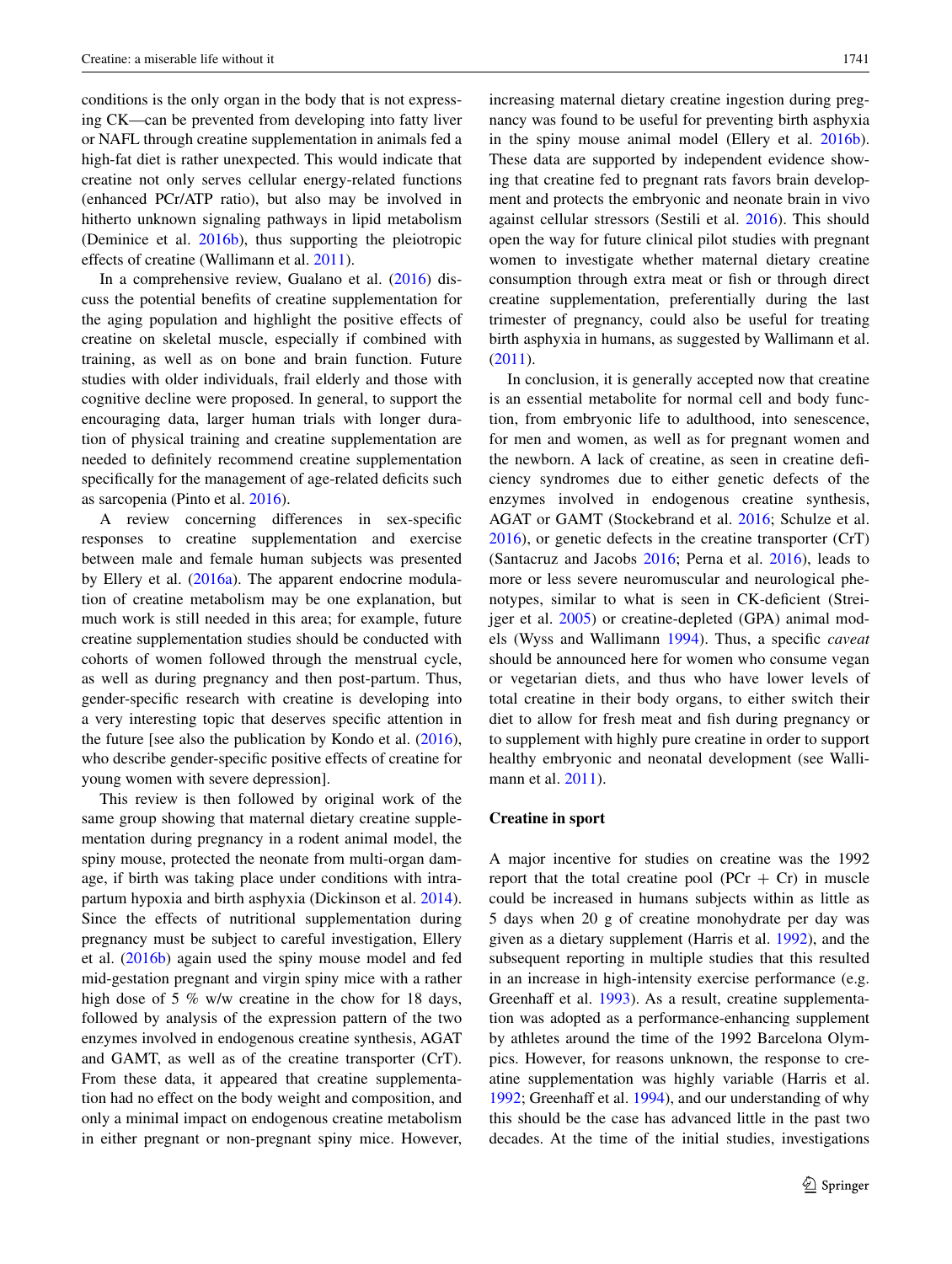were hampered by the need to take percutaneous muscle biopsies, and in most cases were limited to just one muscle, m. vastus lateralis. Janssen et al. [\(2016](#page-10-11)) report on the extraordinary advances being made with MRS, which could resolve this issue of variability. Using a clinical 3T MRS unit able to detect both  ${}^{1}H$  and  ${}^{13}C$  spin resonances, coupled with supplementation with  $^{13}$ C-enriched creatine, the authors were able to estimate in vivo Cr uptake, turnover and PCr/TCr ratios of individual muscles (biceps femoris, semimembranosus, semitendinosus, adductor magnus and gracilis) in an examination taking just 1 h. Although described as a feasibility study, indications of variability in the response to Cr supplementation between muscles within the same individual and due to age and gender are also reported. The failure of some individuals to respond to creatine supplementation has been an issue in many studies, particularly where effects on exercise performance were being investigated but where no actual measurements of muscle TCr were included, as well as a cause of disappointment to individual athletes themselves. As much as anything else, the study by Janssen et al. ([2016,](#page-10-11) in this issue) highlights the amazing technological advances made since the aforementioned muscle biopsy study of 1992 and others on the level of Cr and PCr in human muscle at rest and in response to exercise (Harris et al. [1974](#page-10-12); Hultman et al. [1967\)](#page-10-13).

Ostojic [\(2016](#page-10-14)) reviews the possible use of guanidinoacetic acid (GAA) to increase creatine in muscle and as an ergogenic aid. The kidney and pancreas are assumed to be the principal organs for GAA synthesis through the action of AGAT, and is itself the immediate precursor of Cr. The final methylation step to Cr is performed by GAMT and was assumed (with the exception of brain) to occur primarily in the liver, although other sites including muscle (Daly [1985](#page-9-5)) have been suggested based on GAMT localization. In papers reviewed by Ostojic [\(2016](#page-10-14)), oral administration of GAA was effective in raising the muscle TCr pool, which because of its greater stability in aqueous and mildly acidic conditions makes it an attractive alternative to Cr in sport-related products. This would clearly be the case if GAA were equally or more effective than orally supplied creatine in raising the muscle TCr pool. However, as reviewed by Ostojic in this issue regarding the pharmacovigilance of GAA, concerns remain over the safety of regular supplementation with GAA, not least because of the elevation of plasma homocysteine, which has been recognized as a risk factor for cardiovascular and arteriosclerotic disease. As noted in the article, this raises the question of whether GAA supplementation could ever be considered for use by athletes as an ergogenic aid, even if it proved to be more effective than Cr in raising the muscle TCr pool, and despite its greater amenity for inclusion in sports products.

A detailed review of the ergogenic benefits to athletes of creatine elevation in muscle is presented in Twycross Lewis et al. [\(2016](#page-11-5)). Based initially on studies of Harris et al. ([1992\)](#page-10-8), supplementation with 20 g per day of creatine monohydrate for 5–10 days was advocated, achieving a 25–30 % increase in muscle TCr, that was then followed by a maintenance dose of 3 g per day. However, about 30 % of individuals, principally those with TCr content close to 150 mmol/kg dry muscle, showed little or no increase (non-responders), whereas those with initial content of less than 110 mmol/kg dm showed the greatest increase (Harris et al. [1992](#page-10-8); Greenhaff et al. [1994\)](#page-10-10). Alternative supplementation programs achieving the same increase in muscle TCr involve considerably lower doses, though for much longer periods (Hultman et al. [1996](#page-10-15)). Still unresolved, however, is the primary mechanism by which TCr, and specifically PCr, exerts an ergogenic effect. Is this through the provision of additional "high-energy phosphate" for ATP re-synthesis, or through the maintenance of low intracellular ADP concentrations? The possibility that it is the latter is supported by the lower exercise-related plasma hypoxanthine and uric acid concentrations (markers of adenine nucleotide degradation) following Cr supplementation (Tang et al. [2014](#page-11-13)) and the lower post-exercise muscle IMP concentration (McConell et al. [2005](#page-10-16)). In this alternative model, the primary role of PCr in exercising muscle is in preventing the accumulation of ADP triggering the onset of adenine nucleotide degradation via myokinase/AMP deaminase to IMP, and subsequently to hypoxanthine, a role which fits with the relative properties of the PCr-CK system compared with other members of the phosphorylguanidino family (Ellington [1989\)](#page-10-17). Twycross Lewis et al. [\(2016](#page-11-5)) raise the additional possibility that the increase in water retention in muscle with Cr supplementation, possibly associated with increased muscle glycogen storage (Fernández-Elías et al. [2015](#page-10-18)), may help in the maintenance of total body hydration and fatigue resistance when exercising under hot ambient conditions likely to contribute to dehydration and thermal stress. This, together with the documented ergogenic effects of muscle creatine elevation, would be important to athletes performing in endurance events, especially in hot climates, as well as to military personnel operating in desert conditions.

Although Cr supplementation has been demonstrated in previous studies to enhance muscle glycogen recovery fol-lowing glycogen-depleting exercise, Roberts et al. ([2016\)](#page-11-4) describe for the first time the time course over which this occurs. While, once again, Cr supplementation augmented muscle glycogen recovery, it was evident that this occurred not as a gradual bifurcation from the typical glycogen-loading response expressed in the placebo group, but as a transient, almost twofold increase in the resynthesis rate during the initial 24 h. Furthermore, the authors concluded from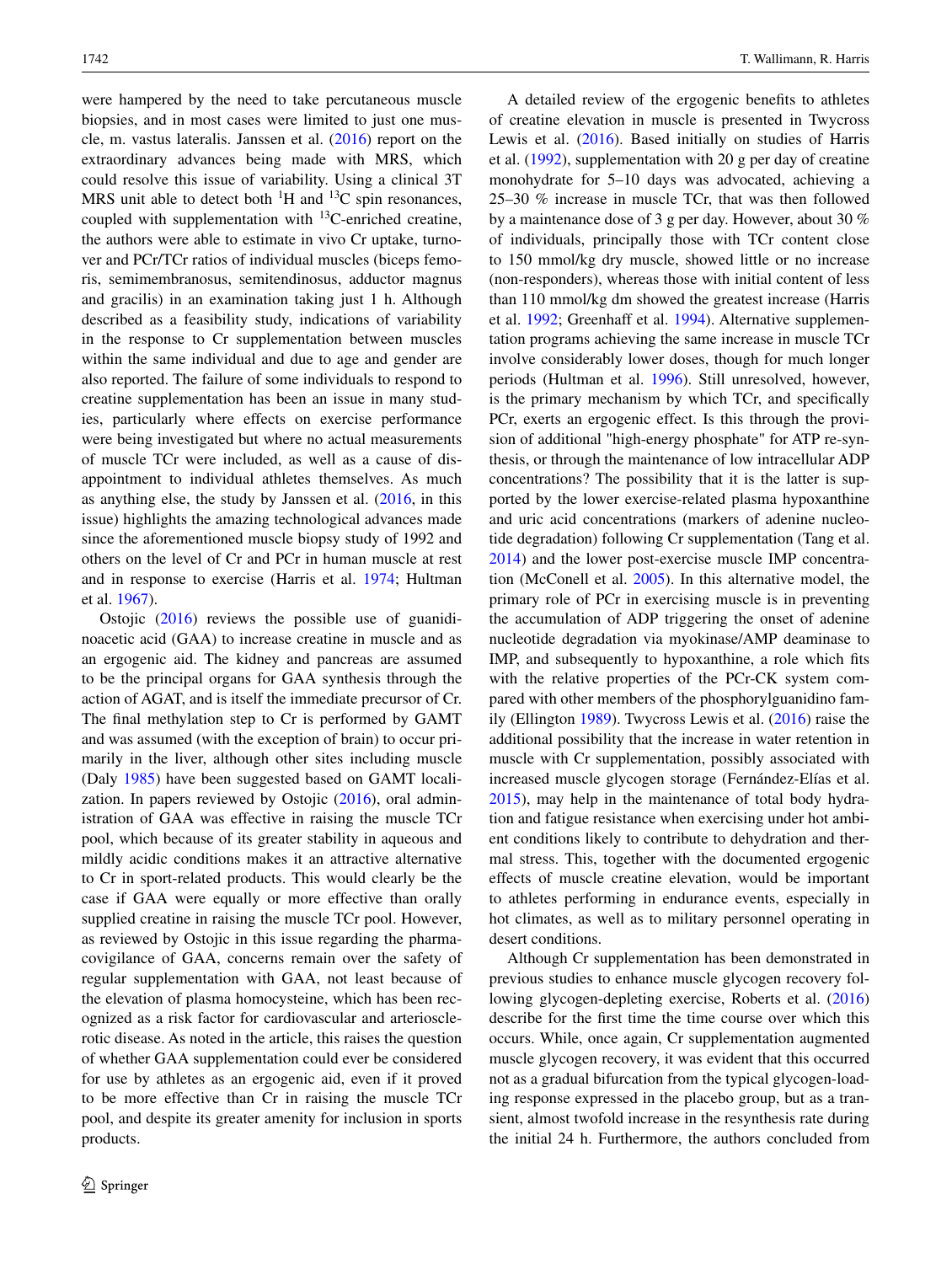previous work (Robinson et al. [1999\)](#page-11-14) that the enhancement of glycogen synthesis by Cr must have occurred between 6 and 24 h post exercise. The authors were unable to suggest a mechanism to explain this intriguing and unexpected finding. For many athletes and sports persons where events are held on adjacent days, such as professional tennis, where inclement weather disrupts the normal programme, the advantage to be gained by enhanced glycogen recovery in such a short period may be the difference between focused and unfocused play in the following tournament round. Intriguingly, in this study, glycogen recovery from an almost depleted state in both the placebo and Cr-supplemented subjects was not associated with any increase in muscle water, which would seem to contradict the findings of Fernández-Elías et al. ([2015\)](#page-10-18) cited above.

## **Creatine in developing muscle and brain, cell‑ and neuroprotection and clinical studies**

Creatine metabolism has long been thought to be a relatively simple process involving two enzymatic steps and a creatine transporter, with endogenous synthesis of creatine taking place first in the kidney (via AGAT to give GAA) and then in the liver (via GAMT to give creatine), from where it is exported into the blood system and transported to the target cells and organs, mainly skeletal and cardiac muscle and the brain and neuronal tissue, via a creatine transporter (LSC6A8 or CrT). Alimentary creatine acquired via creatine transporters of the small intestine would take the same route once reaching the bloodstream, from where it would be taken up by the target organs, including the brain. However, it now turns out that peripherally supplied creatine has only limited permeability to the brain, as the creatine transporter is absent from the astrocytes that surround brain blood vessels at the blood–brain barrier. The laboratory of Olivier Braissant convincingly demonstrated that the brain possesses the potential for endogenous creatine synthesis, contrary to what has been believed for decades. In addition, there is a complicated heterogenic mosaic-like expression of creatine kinase (CK) isoenzymes, the two creatine synthesis enzymes (AGAT and GAMT) and the creatine transporter (CrT) in different cells throughout the brain. Due to this complexity, there is intracellular exchange of GAA and/or creatine between the different brain cells, which, similar to neurotransmitter trafficking between brain cells, complicates the picture (Hanna-El-Daher and Braissant [2016\)](#page-10-0). Creatine is not only the precursor of the high-energy PCr that, together with micro-compartmentalized CK isoenzymes, is important for brain energetics (Wallimann et al. [2011\)](#page-11-1), but can also function as a neurotransmitter. In their comprehensive and beautifully illustrated review, the authors explain in a unifying theory how their findings relate to the different clinical

phenotypes of the three creatine deficiency syndromes and also explain why GAA can be toxic to the brain (Hanna-El-Daher and Braissant [2016\)](#page-10-0).

Creatine promotes a wide range of physiological responses that go beyond its contribution in satisfying cellular energy needs. The laboratory of Sestili et al. ([2016\)](#page-11-7) has convincingly shown that creatine promotes in vitro muscle cell and neuron differentiation and displays muscle cell and neuroprotective effects, both in vitro and in vivo, e.g. against oxidative stress. For example, creatine accelerates the differentiation process from myoblasts into myotubes. Creatine also favors the electrophysiological maturation of neuroblasts in vitro and protects both muscle and neuronal cells from oxidative stress. Interestingly, maternal Cr supplementation has also been shown to promote the morpho-functional development of hippocampal neurons in rat offspring in vivo, thus providing a rationale for creatine supplementation during pregnancy to support brain development, maturation and protection against cellular stressors in the embryonic and neonate brain (Sestili et al. [2016\)](#page-11-7).

As transplanted neuronal progenitor or stem cells may have a therapeutic clinical potential in the future, but are often difficult to cultivate and to bring to differentiation, cell cultures were used to study the trophic and cell-protective effects of creatine (see above) in early (E14) and late (E18) developmental stages of rat striatal progenitor cells (Andres et al. [2016](#page-9-6)). Similar to earlier experiments, the findings corroborated evidence that creatine is indeed a GABA-ergic differentiation factor, but additionally demonstrated that this effect is dependent on the developmental stage of the progenitor neurons, in that creatine significantly increased the number of branching points in the E18-stage but not in the E14-stage progenitor cells. These data, which are also supported by the results of Sestili et al. [\(2016](#page-11-7)) showing that creatine improved the differentiation and electrophysiological maturation of neuroblasts in vitro, may have implications for selection of the optimal developmental stage of cells to be grafted into the brain for therapeutic purposes.

Because creatine, a natural nutritional supplement, has shown astonishing neuroprotection in experimental animals as model systems for neurodegenerative diseases such as ALS and Parkinson's and Huntington's disease (for review, see Beal [2011\)](#page-9-7), it seemed logical that clinical researchers around the world would first undertake pilot and then large-scale clinical trials with creatine at various dosages, mostly in patients showing full-fledged symptoms. Andreas Bender and Thomas Klopstock, who pioneered this work in Munich, analyzed the outcomes of all of the clinical trials, and concluded that creatine supplementation at variable dosages (usually 5–10 g, but also up to 30 g per day for many months) in several controlled multi-center clinical trials involving over 1000 patients showed no benefit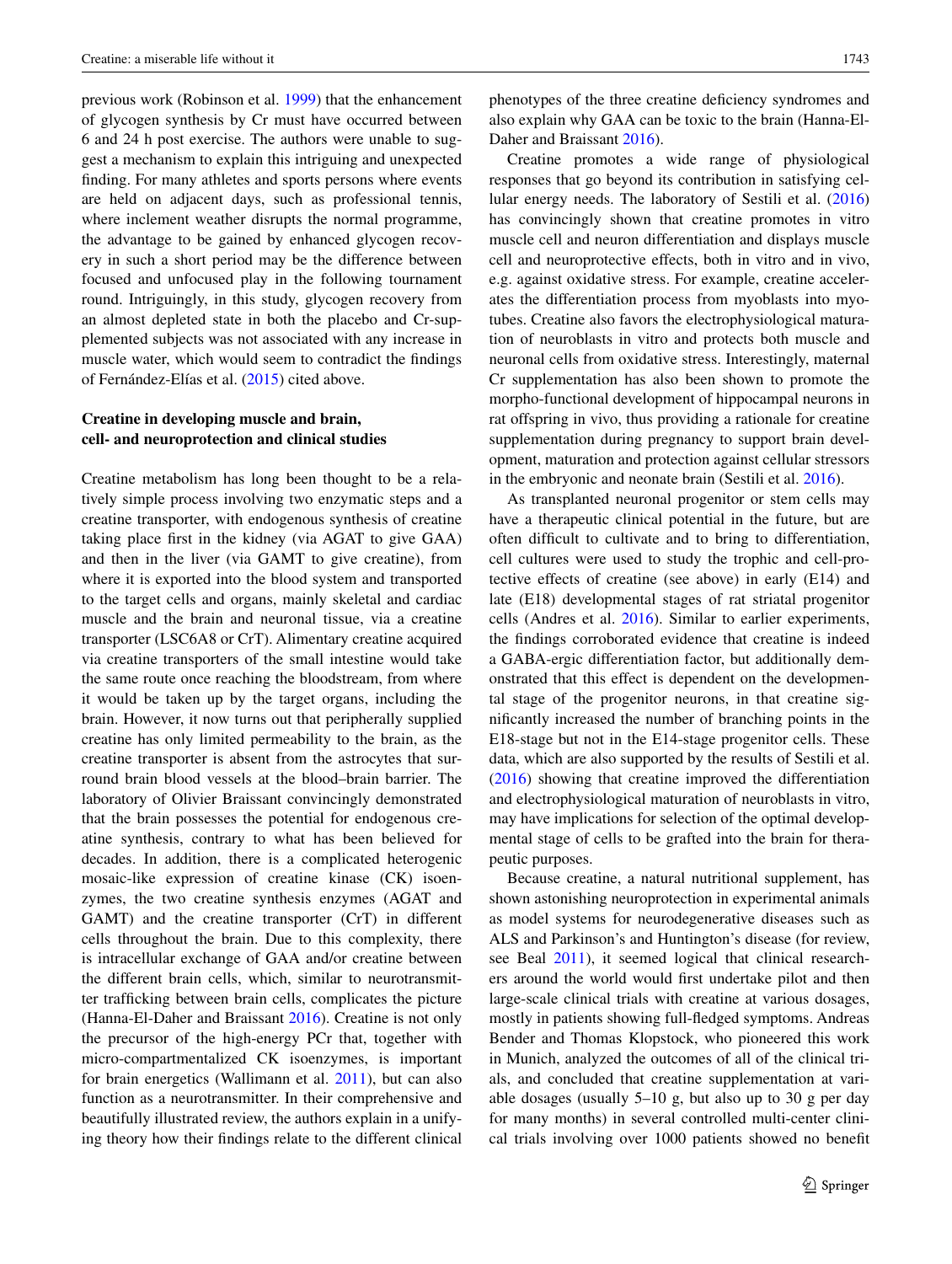in any of these neurodegenerative diseases (Bender and Klopstock [2016\)](#page-9-8). Whether the neuroprotective effects of creatine could display a preventive effect if administered to the patients before the actual insult, accompanied by the onset of the pathophysiological cascade, remains a topic for future clinical trials. What certainly emerged from the study is that creatine supplementation is safe, even if given to patients at relatively high doses for a prolonged period of time—for example, in one RCT study, 1687 patients or healthy controls received a daily average dose of 9.5 g of creatine for a total of 5480 patient-years, with no significant side effects registered (see Tables 1–3 in Bender and Klopstock [2016\)](#page-9-8).

As a part of the National Institute of Mental Health's experimental medicine initiative, Kondo et al. [\(2016](#page-10-5)), in a careful clinical study, investigated the effect of creatine supplementation (2.4 or 10 g per day, for 8 weeks) in adolescent girls with antidepressant-resistant major depressive disorder (MDD)who did not respond to serotonin reuptake inhibitors. MDD is likely related to brain mitochondrial dysfunction, and is predicted to become the leading cause of global disease burden by 2030. Using <sup>31</sup>P-NMR spectroscopy, the authors demonstrated a dose-dependent increase in phosphocreatine (PCr) in the frontal lobes of subjects treated with creatine and, most importantly, showed a clear inverse correlation between brain PCr content and depression scores (Kondo et al. [2016\)](#page-10-5). In light of the disappointing results obtained in human patients with ALS and Parkinson's and Huntington's disease (see Bender and Klopstock, above), these data for patients suffering from treatment-resistant MDD are significant and very encouraging. But the reason that females and not males with MDD respond to creatine treatment remains an enigma, although it may be related to those genderspecific effects of creatine also reported by Ellery et al. [\(2016a](#page-10-4)). However, the fact that simple substitution with creatine monohydrate might serve as an efficient adjuvant therapeutic intervention in females suffering from MDD is rather exciting and deserves further, larger-scale clinical studies.

#### **Creatine in heart function and liver pathology**

It is widely accepted that creatine is of the utmost importance for cellular energetics in skeletal and cardiac muscle as well as in brain and neuronal tissues. Unfortunately, in clinical studies, creatine supplementation has shown no significant positive effects in chronic neurodegenerative dis-eases (see above). Balestrino et al. ([2016\)](#page-9-9) surmise that creatine may be better suited for clinical interventions in more acute situations, where tissues undergo an energy deficit crisis, e.g. during ischemic stroke in the brain or myocardial ischemic attack leading to heart infarction. However,

since creatine would have to be energetically charged to PCr before it could develop its potential, and because the tissue in question is itself energy-depleted and thus cannot use its ATP to charge PCr, creatine should then be administered preventively to patients at high risk of stroke, even before the event takes place. An alternative approach, proposed and researched successfully by the group around Valdur Saks already in the 1980s (Ruda et al. [1988\)](#page-11-15) and followed up by Balestrino et al. [\(2016](#page-9-9)), is that PCr is directly administered to patients by intravenous infusion as early as possible after an ischemic heart attack and during cardiac surgery. This strategy resulted in a significant improvement in cardiac parameters and subsequent prevention of cardiac arrhythmia, which is often also a problem after cardiac surgery. However, despite a convincing rationale with experimental clinical evidence for the addition of PCr to cardioplegic solutions, this promising intervention has not yet been widely adopted by cardiac intervention and surgery clinics. It seems that larger multi-center studies are needed so that PCr—which, due to its inherent chemical instability in aqueous solution, would have to be dissolved as freeze-dried powder directly into the cardioplegic solution just before use—can be brought to fruition for the benefit of patients with cerebral and cardiac ischemic attacks (Balestrino et al. [2016](#page-9-9)).

In their earlier provocative work entitled "Living without creatine", Lygate et al. [\(2013](#page-10-19)) showed that transgenic mice without GAMT voluntarily ran as fast and performed the same level of work when tested to exhaustion on a treadmill, and additionally, that their survival following myocardial infarction was not altered in comparison to wild-type animals. Based on these results, the authors questioned the long-held paradigm that creatine is essential for high workload and chronic stress responses in heart and skeletal muscle. However, in addition to the fact that these GAMT knockout mice show severely altered guanidino compound levels, lower body weight and impaired fertility (Schmidt et al. [2004\)](#page-11-16), they accumulate significant amounts of guanidinoacetate (GAA), which is phosphorylated by CK to form energy-rich P-GAA, as seen clearly by <sup>31</sup>P-NMR spectroscopy in vivo in skeletal and cardiac muscle (Heerschap et al. [2007\)](#page-10-20). It is well known that P-GAA can still serve, albeit less efficiently than PCr, as a substrate for the CK reaction to replenish ATP from P-GAA (Boehm et al.  $1996$ ). Although Lygate et al.  $(2013)$  $(2013)$ , using <sup>31</sup>P-NMR saturation transfer measurements, were apparently unable to show a phosphoryl-transfer from the energy-rich P-GAA to ADP to give ATP in cardiac muscle, this had been shown earlier to take place in vivo, at least in skeletal muscle (Kan et al. [2004\)](#page-10-21). There is no apparent explanation as to why this would not also happen in cardiac muscle, where a clearly discernible P-GAA peak was visible. Since the flux through the CK system is orders of magnitude higher than the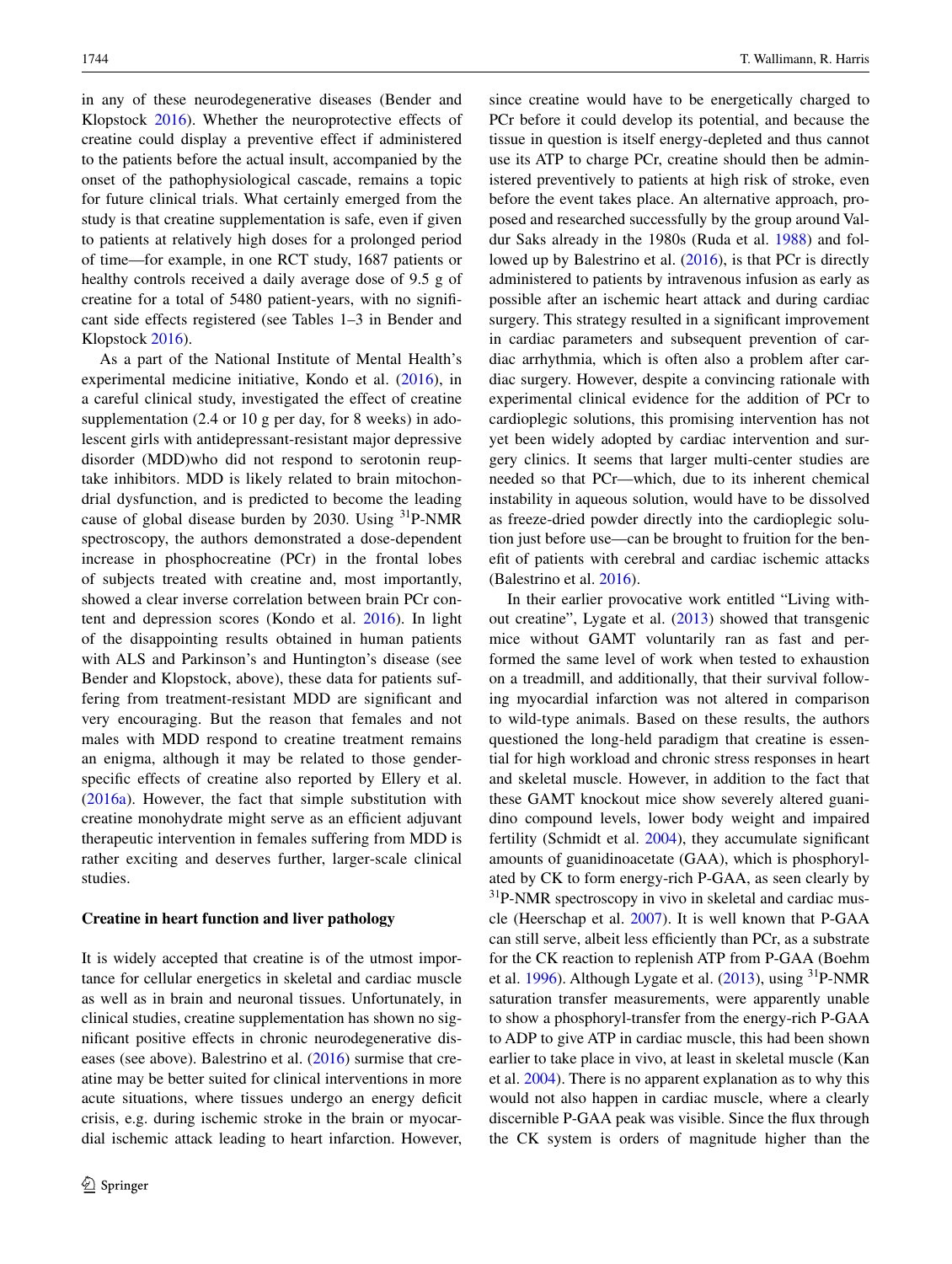highest ATP turnover reaction, only a relatively small flux through the CK reaction, in this case from P-GAA to ATP, would be needed to satisfy cardiac energy needs (Wallimann 1996). Perhaps this phosphoryl transfer flux was too low to be measured by the method employed? Since the accumulated P-GAA levels are generally high in GAMT knockout animals, it is likely that the relatively mild phenotype in terms of skeletal and cardiac muscle performance can be explained by this fact. Thus, the results described above do not justify the conclusions taken by Lygate et al. [\(2013](#page-10-19)), specifically in light of the fact that reduced PCr concentrations and PCr/ATP ratios, as well as a reduced flux through the CK reaction, have been consistently seen in human myocardial infarction (Bottomley et al. [2009\)](#page-9-11).

Zervou et al. ([2016\)](#page-11-17) show in an elegant study that mice over-expressing the creatine transporter (CrT), and thus displaying elevated cardiac total creatine levels, were protected against ischemia/reperfusion injury via improved energy reserves. However, mice with very high cardiac creatine concentrations developed more or less severe cardiac hypertrophy and dysfunction. Using these latter mice for an integrated proteomic and metabolomics study, the authors found that mice with very high cardiac creatine content showed reduced expression of multiple proteins. In a parallel metabolomics analysis using  ${}^{1}$ H-NMR spectroscopy, significant changes in a number of key metabolites were also detected that implied impairment of glycolysis, fatty acid oxidation and the TCA cycle, resulting in a substraterich but energy-poor heart. These results revealed hitherto unsuspected feedback mechanisms between creatine content and many key metabolites in the heart (Zervou et al. [2016](#page-11-17)) that argue for a pleiotropic action of creatine, in addition to those effects already known (Wallimann et al. [2011](#page-11-1)). Such sophisticated combined proteomic and metabolomics approaches are likely to add yet another dimension to the fields of CK and creatine research, as also exemplified by Stockebrand et al. ([2016\)](#page-11-8).

Fatty liver is the early stage of nonalcoholic fatty liver disease (NAFLD), which can lead to nonalcoholic steatohepatitis (NASH) and eventually to hepatocellular carcinoma. The incidence of these diseases is rising globally. However, there is no specific treatment for them. In a comprehensive review, Demenice et al. [\(2016b](#page-9-3)) summarized the literature on the subject and also presented data of their own showing that creatine supplementation prevented liver fat accumulation in rats with either 3 weeks of a high-fat diet or 4 weeks of a choline-deficient diet. Total liver fat and liver triglycerides, as well as liver TBARS as an indicator of oxidative insult, were significantly lower in rats fed a high-fat diet supplemented with creatine than in controls. This project certainly seems ripe for clinical studies with humans to test whether creatine is a new therapeutic approach to treating fatty liver disease.

#### **Creatine and cancer**

Creatine and creatine analogues such as cyclo-creatine have long been known to inhibit tumor growth in vitro and experimentally in animals (Miller et al. [1993](#page-10-22)). Now, an exploratory study looking at potential mechanisms corroborates these findings and demonstrates unambiguously that creatine supplementation is indeed able to significantly slow tumor growth, by approximately 30 %, in tumorbearing rats. Ultimately, however, creatine treatment did not improve overall survival of the experimental animals. At the same time, inflammatory parameters associated with cachexia as well as metabolic acidosis in tumor-bearing rats were lowered by creatine (Campos Ferraz et al. [2016](#page-9-0)). In addition, inflammatory parameters including TNF-a, C-reactive protein and IL-6, as well as markers for oxidative damage, were all lowered. The fact that creatine supplementation restored the impaired creatine-CK system in tumor cells led the authors to surmise that inhibition of AGAT and/or GAMT, which is thought to support cancer cell metabolism by contributing to polyamine and methionine synthesis, as shown by Locasale ([2013\)](#page-10-23), may be one of the reasons for the anti-cancer effects of creatine. The data reported by Campos Ferraz et al. [\(2016](#page-9-0)) are in accord with similar data by Patra et al. [\(2008](#page-10-24)), and suggest a potential therapeutic effect of creatine for the treatment of cancer (Pal et al. [2016\)](#page-10-1). The latter authors present evidence that creatine supplementation should be viewed as an adjuvant therapeutic intervention together with methylglyoxal (MG), a long-known anti-cancer agent. The same authors demonstrate that the anti-cancer effect of MG is enhanced by concomitant creatine supplementation, both in chemically transformed muscle cells in vitro and in a sarcoma 180 animal model in vivo. Combination treatment with MG and creatine in tumor-bearing mice resulted in a marked reduction in tumor growth and a significantly better animal survival rate; this seemed to be especially true when ascorbic acid was included as the third compound in this mixture (Pal et al. [2016\)](#page-10-1).

Another publication in this issue showed that creatine supplementation in Walker 256 tumor-bearing rats that developed cachexia, in parallel with higher oxidative stress and elevated plasma homocysteine (Hcy) levels, also resulted in an approximately 30 % reduction in tumor growth. In addition, creatine treatment led to a reduction in plasma Hcy concentrations and hepatic oxidative stress in the tumor-bearing animals (Deminice et al. [2016a](#page-9-1)). Thus, again, the anti-cancer and anti-cachexia effects observed in this experimental animal cancer model simply by supplementation of creatine—which is an efficient and safe nutritional supplement also for humans—will justify further work along these lines, eventually testing creatine supplementation in clinical cancer trials.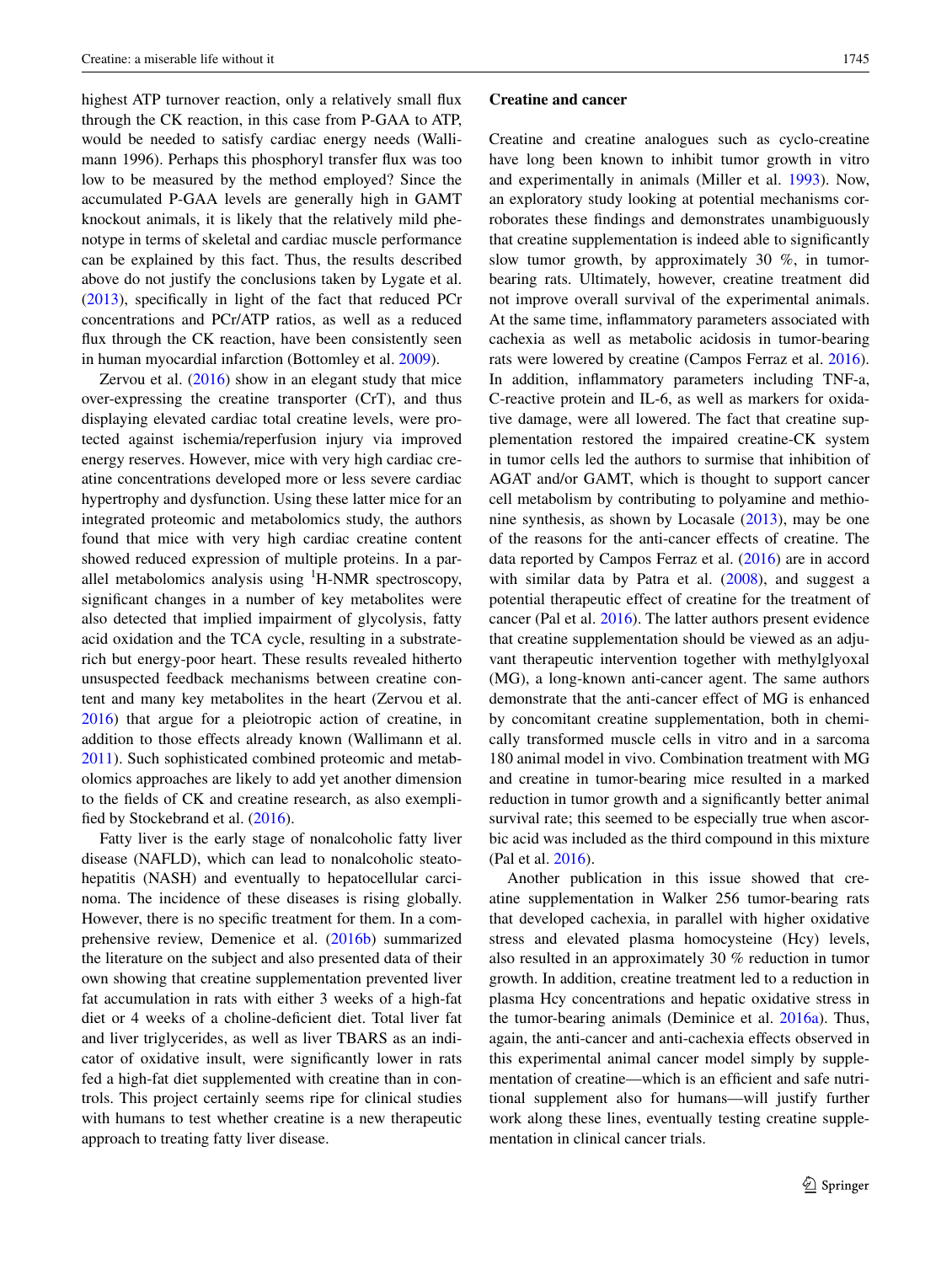## **Animal models and human patients with creatine deficiencies: a miserable life without creatine**

## *AGAT deficiency*

Stockebrand et al. ([2016\)](#page-11-8) present novel and unexpected findings on the metabolic function of the CK/PCr system, different from that of its known function for cellular energy buffering and intracellular energy shuttling (Wallimann et al. [2011](#page-11-1)). The transgenic mouse lacking AGAT, the enzyme for the first step of endogenous creatine synthesis, is a true creatine-deficient mutant, provided that this animal is not receiving any alimentary creatine that can be adsorbed via the creatine transporter (CrT) by the intestine. This is in contrast to the GAMT knockout counterpart (Zervou et al. [2016](#page-11-17)), which is able to synthesize guanidinoacetate (GAA). This GAA may then be phosphorylated to produce energy-rich P-GAA, which in turn can be used as a substrate by CK instead of PCr (Heerschap et al. [2007](#page-10-20)). In contrast to the latter, mice with AGAT deficiency present with complete absence of creatine and GAA in all tissues of the body and, as would be expected, with a severe muscle phenotype associated with reduced muscle strength, muscle atrophy, decreased ATP and increased inorganic phosphate (Pi) levels (Nabuurs et al. [2013\)](#page-10-25). The latter situation results in significantly disturbed oxidative phosphorylation. In addition, the lack of metabolic interaction of the PC/Cr system with AMP-activated protein kinase (AMPK) (Neumann et al. [2003\)](#page-10-26) and the lowered energy state, as visualized by lowered ATP concentrations, in these transgenic AGAT knockout mice result in chronic activation of the AMPK, suggesting that the PCr/Cr pool must also play a central role in whole-body energy homeostasis.

Searching for an explanation in this direction, Stockebrand et al. ([2016\)](#page-11-8) used a combined transcriptomic and metabolic analysis and found metabolic alterations in pyruvate conversion to alanine in the glucose pathway, as well as in enzymes of serine production and one-carbon metabolism, indicating that the PCr/Cr system is not only an energy buffer and shuttle (Wallimann et al. [1992,](#page-11-0) [2011](#page-11-1)), but a crucial component involved in numerous systemic metabolic processes as well. This opens the field to the discovery of new avenues of metabolic physiology and signaling of CK and creatine. It is to be expected that the application of even faster and more sensitive omics technologies to the CK/creatine system will provide many unexpected novel insights into the metabolic network involving creatine.

#### *GAMT deficiency*

A deficiency of the enzyme for the second step of endogenous creatine synthesis, GAMT, leads to creatine depletion, but at the same time also to GAA accumulation in the brain.

The latter is a known to exert neurotoxic and epileptogenic seizures by inhibiting, among others, the  $Na^+/K^+$ -ATPase and CK activity, and is therefore responsible for the severe epileptic seizures seen in humans afflicted with this type of creatine deficiency syndrome. One strategy for lowering the GAA concentration in GAMT deficiency is to supplement with ornithine, the byproduct of AGAT, and thus to suppress the AGAT reaction through feedback inhibition. Here, Schulze et al. [\(2016](#page-11-9)) used transgenic GAMT-mutant mice to study brain activity and  $GABA_A$ -mediated mechanisms. Since GAA is also known to evoke picrotoxin-mediated chloride currents, the authors found that when they injected picrotoxin into the brain, wild-type mice reacted with induced seizures, but at the same dose of picrotoxin, GAMT-mutant mice did not develop such seizures. When GAMT-deficient mice and patients were treated with ornithine to reduce the concentration of accumulated GAA, their seizure phenotypes improved. Here, ornithine supplementation in GAMT-mutant mice before picrotoxin administration raised the seizure threshold, whereas the same mice treated simultaneously with both ornithine and picrotoxin no longer showed seizures. These data are important in that they contribute to a better understanding of the pathophysiology of seizures in human GAMT deficiency, where a  $GABA_A$ -mediated transmission takes place. Thus, together with an arginine-restricted diet and ornithine plus creatine supplementation, which constitutes the current standard treatment for GAMT-deficient patients, this very intervention when combined with picrotoxin may provide a rational basis for a therapeutic intervention in the future.

#### *Creatine transporter (CrT) and CrT deficiency*

Under normal conditions, myocytes and neurons have only a limited capacity to endogenously synthesize their own creatine, which is needed, however, for proper physiological function. Therefore, such cells express a specialized creatine transporter (CrT), which belongs to the family of solute carriers SLC6A8. CrT is a two-sodium and onechloride creatine co-transporter that can be inhibited rather specifically by the creatine analogue guanidinopropionic acid (GPA). In their concise review, Santacruz and Jacobs [\(2016](#page-11-10)) present the facts known about CrT and provide some additional hints for possible regulatory mechanisms of CrT on the transcriptional and translational level by various signaling cascades and respective protein kinases and phosphatases, as well as by post-translational modification. In this respect, AMP-activated protein kinase (AMPK), which senses the cellular energy state by the intracellular PCr/ATP ratio, seems especially interesting. In cardiomyocytes, activation of AMPK activates creatine transport activity, likely to ensure sufficient provision of cardiac cells with the energy precursor creatine (Darrabie et al. [2011](#page-9-12)).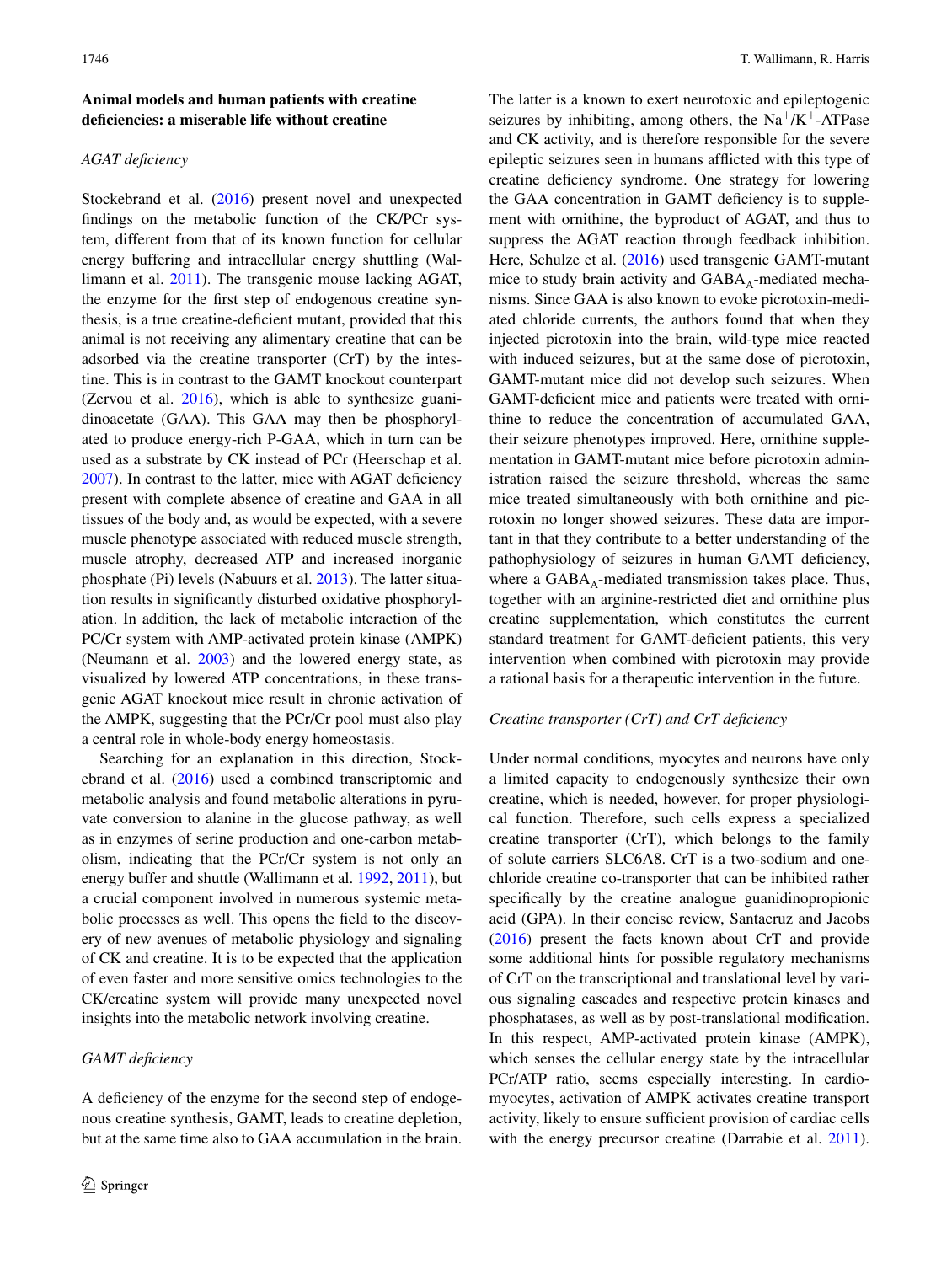In proximal kidney tubules, however, activation of AMPK inhibits creatine transporter activity, by down-regulation of the transport and/or insertion of the CrT protein into the apical membrane (Li et al. [2010](#page-10-27)). This down-regulation of creatine transport could be important for reducing cellular energy expenditure for creatine reabsorption by the proximal tubules. Together with absorbed sodium, which would increase the energetic load on the  $Na^+/K^+$ -ATPase, this would be unfavorable under conditions of local and whole-body metabolic stress (Li et al. [2010\)](#page-10-27). Curiously, it is still not known whether AMPK, in fact, interacts directly with and phosphorylates CrT, or whether these effects are indirect via another protein kinase in the signaling cascade. Translational modification by *N*-linked glycosylation positively affects the insertion of CrT into the plasma membrane (Straumann et al. [2006](#page-11-18)). In light of the still rather fragmentary knowledge about CrT, and the clinical importance of this transporter in this most severe form creatine deficiency syndrome, further and extensive studies on the structure, function and regulation of CrT would be of paramount importance for determining whether there still may be ways to channel creatine or usable analogues (by CK) into cells genetically deficient in CrT (Kurosawa et al. [2012](#page-10-28); Trotier-Faurion et al. [2015](#page-11-19)).

To elucidate the physiological importance of creatine in both a cellular and whole-animal context, Perna et al. [\(2016](#page-10-7)) describe some details of the phenotype of the first transgenic CrT knockout mouse as a high-fidelity animal model for human CrT deficiency. Phenotypically, these animals present with a reduced body mass, but at the same time with a twofold increase in body fat. Increased energy expenditure during treadmill running was observed in the CrT knockout mice compared to the wild type. Also, the cellular expenditure was higher in the CrT versus control mice. Finally, mitochondrial respiration was higher in the skeletal muscle and brain of CrT knockout mice compared to in controls. This, together with other data, indicated a higher mitochondrial content in the brain and skeletal muscles of the CrT knockout mice, similar to the situation seen in creatine-depleted (by GPA supplementation) or double-CK knockout mice (Wallimann et al. [1998](#page-11-20)). In these latter two cases, a generally lowered cellular energy state, caused either by reducing the availability of creatine as substrate for CK (by GPA supplementation) or by ablating the CK enzyme system as a whole, both resulted in a compensatory overproduction of mitochondria (Wiesner et al. [1999](#page-11-21); O'Gorman et al. [1998\)](#page-10-29). In the case of the CrT knockout mouse, one would expect to see similar changes in terms of mitochondrial propensity, size and shape, as well as in the appearance of intra-mitochondrial inclusions (O'Gorman et al. [1997\)](#page-10-30). However, since CrT knockout mice still express in certain brain cells both creatine synthesis enzymes (AGAT and GAMT), as well as both brain-type CK isoenzymes, only those neurons will be affected, which are devoid of endogenous creatine synthesis and therefore depend on creatine import via an intact CrT (see Hanna-El-Daher and Braissant [2016](#page-10-0)). Thus, one would expect to see the above-mentioned mitochondrial changes only in a this subpopulation of neurons. Such an analysis may not be trivial, and this was likely why no pictures of such brain slices stained for mitochondria could be shown yet by Perna et al.  $(2016)$  $(2016)$ . It is hoped that a fullfledged, detailed analysis of the content and disposition of mitochondria in the different cells of the brain and in other tissues of CrT-deficient mice, including mitochondrial morphometry, will verify this hypothesis in the future. The data of Perna et al. [\(2016](#page-10-7)) with the CrT-knockout mice, however, show that without the CK-PCr-Cr system at work, the efficiency of energy utilization at the wholebody and cellular levels is lowered significantly, e.g. more oxygen and ATP are spent for the same amount of work in the CrT-deficient mice compared with wild-type animals (Perna et al. [2016\)](#page-10-7). And this corresponds exactly to the theoretically predicted main physiological function of the entire CK-PCr-Cr system—that, by the CK-PCr-Cr system, the free energy change of ATP hydrolysis exemplified by  $(\Delta G_{ATP \; hydrolysis} = \Delta G_{obs} - RT \times \ln ([ATP]/[ADP] \times [P_i]),$ which strongly depends on the ATP/ADP ratio, is kept high in resting as well as in working cells as long as possible, and this also during a high workload (Wallimann et al. [1992\)](#page-11-0). This is facilitated by keeping the local ATP/ ADP ratio high at subcellular sites near cellular ATPases via associated cytosolic MM-CK; this is especially important, for example, in the vicinity of the energetically highly demanding  $Ca^{2+}$ -ATPase or calcium pump at the sarcoplasmic reticulum (SR), or in conjunction with the sarcolemma  $Na^+/K^+$ -ATPase, where fractions of cytosolic MM-CK are co-localized (Wallimann et al. [2011\)](#page-11-1). Supporting such an explanation is the most striking phenotype of the double-CK knockout mouse, which presents with significant difficulty with muscle relaxation (Steeghs et al. [1997](#page-11-22); Abraham et al. [2002\)](#page-9-13), or conversely, by keeping the ADP/ATP ratio high in the vicinity of the mitochondrial ADP/ATP-carrier (ANT) in a tight functional micro-compartment with mitochondrial mtCK (Wallimann et al. [2011\)](#page-11-1).

Again, obviously, the CrT knockout phenotype is not lethal, but its efficiency of energy utilization is severely impaired, even though this may be mitigated by compensatory metabolic changes, as for example also seen in the AGAT and GAMT knockout mice (see Stockebrand et al. [2016](#page-11-8); Zervou et al. [2016](#page-11-17)), as well as in the CK knockouts (for review see Wallimann et al. [2011](#page-11-1)). It is to be expected that in the near future, a "true creatine knockout mouse" will be generated. Such an experimental model would have to be a double-knockout mouse with a combination of both CrT and AGAT deletions. This mutant should be unable to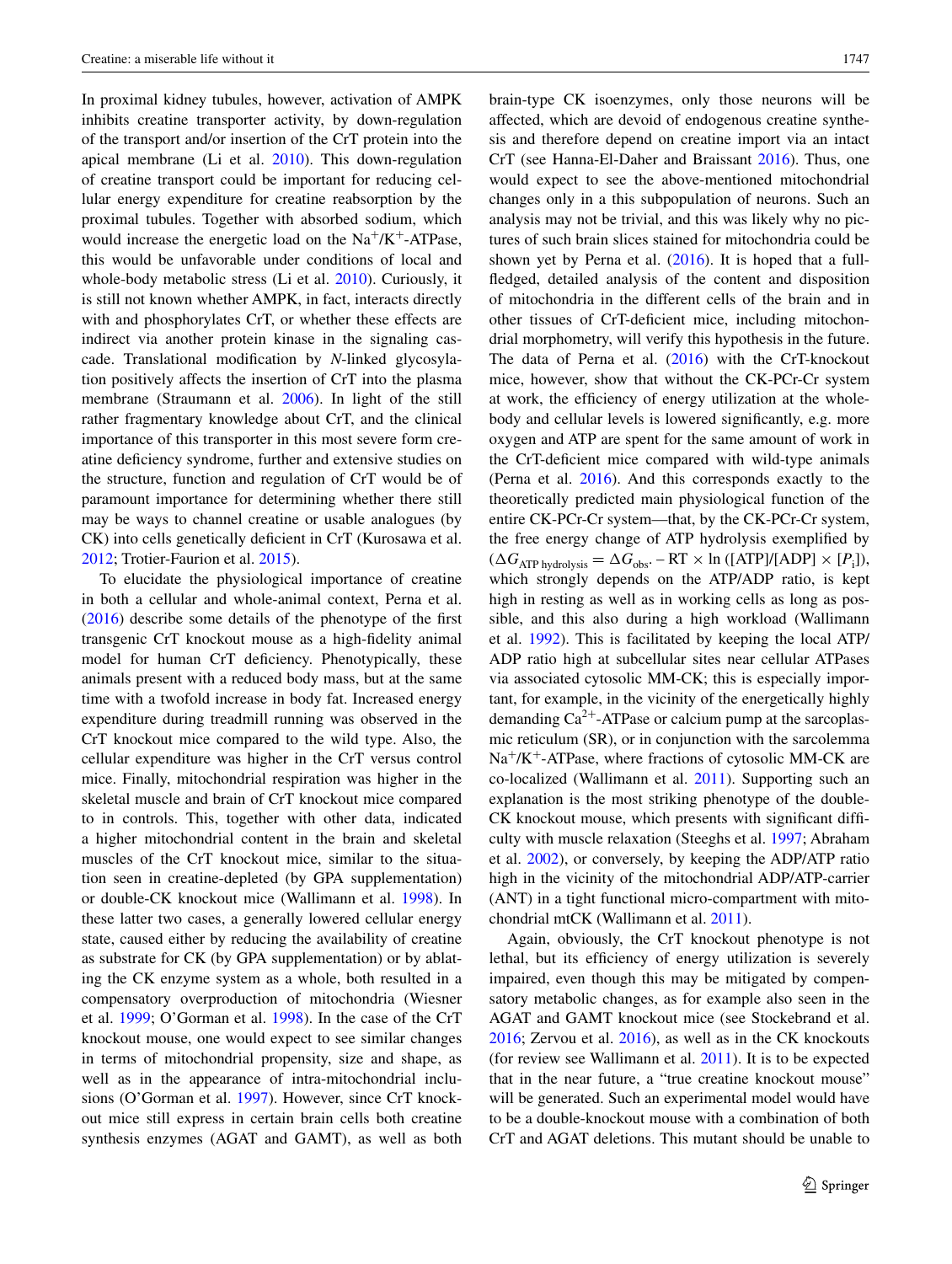acquire alimentary creatine and to endogenously synthesis its own creatine, and finally, would be unable to transport creatine between various cells.

To conclude, creatine and its energy-charged form, phosphocreatine (PCr), in conjunction with the corresponding evolutionarily highly conserved enzyme creatine kinase (CK) (for review see Ellington and Suzuki [2007](#page-10-31)), all are essential for normal physiological body function and thus for a normal life. This is apparent from the various creatine-deficient animal models as well as their human counterparts. Although creatine deficiency is not instantaneously lethal, animals affected may not survive for any length of time in the wild, and human subjects suffering any of the creatine deficiency syndromes, be it AGAT, GAMT or CrT deficiency, are all more or less severely handicapped—for example, with significant mental retardation, needing permanent assistance in specialized institutions (for review of human creatine deficiency syndromes, see Schulze [2013](#page-11-23)). The generation of a "true creatine knockout transgenic animal model", which would be devoid of both CrT and AGAT, is of paramount importance, and will once and forever show the real phenotype, if not lethal, of creatine deficiency per se (see above).

So, then, living without creatine (Lygate et al. [2013\)](#page-10-19) is not an option. Who would want to live with severe muscular atrophy, neuromuscular and neurological impairments, developmental speech delay, epileptic seizures, autism and brain atrophy, shivering due to lack of thermoregulation, as well as troubled fertility and reproduction, auditory hearing and sense of equilibrium, and many more? Patients with AGAT deficiency can be cured permanently by simple creatine supplementation, if the genetic defect is discovered early in life. Curing patients with GAMT deficiency is somewhat more difficult, since one must reduce endogenous synthesis and accumulation of GAA, which in these patients shows toxicity to the brain (see Schulze et al. [2016](#page-11-9)). Finally, if we could understand more of the basics of the CrT, that is, its function and regulation (see Santacruz and Jacobs [2016\)](#page-11-10), we might also be able to bring creatine into those brain cells that are lacking the capacity of endogenous creatine synthesis and thus need an intact CrT in order to acquire creatine from the serum, as with muscle, or from surrounding astrocytes in the brain (see Hanna-El-Daher and Braissant [2016\)](#page-10-0).

Some progress appears to have been made in this area using a mouse model with a genetic defect in the CrT, in that a creatine analogue, cyclo-creatine, can be transported into the brains of these animals, where it is phosphorylated to P-cyclo-creatine, which is still a reasonable substrate for the CK reaction and suited well enough for fulfilling the cellular energy needs (Kurosawa et al. [2012](#page-10-28)). It will be interesting to learn how this strategy will work for CrT-deficient human patients, for whom no cure at all exists for the consequences of the gene defect of CrT.

#### **Compliance with ethical standards**

**Conflict of interest** Both authors, TW and RH, declare no conflict of interest.

## **References**

- <span id="page-9-13"></span>Abraham MR, Selivanov VA, Hodgson DM, Pucar D, Zingman LV, Wieringa B, Dzeja PP, Alekseev AE, Terzic A (2002) Coupling of cell energetics with membrane metabolic sensing. Integrative signaling through creatine kinase phosphotransfer disrupted by M-CK gene knock-out. J Biol Chem 277(27):24427–24434
- <span id="page-9-6"></span>Andres RA, Ducray AD, Andereggen L, Hohl T, Schlattner U, Wallimann T, Widmer HR (2016) The effects of creatine supplementation on striatal neural progenitor cells depend on developmental stage. Amino Acids. doi:[10.1007/s00726-016-2238-8](http://dx.doi.org/10.1007/s00726-016-2238-8)
- <span id="page-9-9"></span>Balestrino M, Sarocchi M, Enrico Adriano E, Spallarossa P (2016) Potential of creatine or phosphocreatine supplementation in cerebrovascular disease and in ischemic heart disease. Amino Acids. doi[:10.1007/s00726-016-2173-8](http://dx.doi.org/10.1007/s00726-016-2173-8)
- <span id="page-9-7"></span>Beal MF (2011) Neuroprotective effects of creatine. Amino Acids 40(5):1305–1313
- <span id="page-9-8"></span>Bender A, Klopstock T (2016) Creatine for neuroprotection in neurodegenerative disease: end of story?. Amino Acids 1–12. doi[:10.1007/s00726-015-2165-0](http://dx.doi.org/10.1007/s00726-015-2165-0)
- <span id="page-9-10"></span>Boehm EA, Radda GK, Tomlin H, Clark JF (1996) The utilization of creatine and its analogues by cytosolic and mitochondrial creatine kinase. Biochim Biophys Acta 1274(3):119–128
- <span id="page-9-11"></span>Bottomley PA, Wu KC, Gerstenblith G, Schulman SP, Steinberg A, Weiss RG (2009) Reduced myocardial creatine kinase flux in human myocardial infarction: an in vivo phosphorus magnetic resonance spectroscopy study. Circulation 119:1918–1924
- <span id="page-9-2"></span>Brosnan ME, Brosnan JT (2016) The role of dietary creatine. Amino Acids. doi[:10.1007/s00726-016-2188-1](http://dx.doi.org/10.1007/s00726-016-2188-1)
- <span id="page-9-0"></span>Campos Ferraz PL, Gualano B, das Neves W. Andrade IT, I. Hangai I, Pereira RTS, Bezerra RN, Deminice R, Seelaender M, Lancha AH (2016) Exploratory studies of the potential anti-cancer effects of creatine. Amino Acids 1–9. doi[:10.1007/](http://dx.doi.org/10.1007/s00726-016-2180-9) [s00726-016-2180-9](http://dx.doi.org/10.1007/s00726-016-2180-9)
- <span id="page-9-5"></span>Daly MM (1985) Guanidinoacetate methyltransferase activity in tissues and cultured cells. Ach Biochem Biophy 236:576–584
- <span id="page-9-12"></span>Darrabie MD, Arciniegas AJ, Mishra R, Bowles DE, Jacobs DO, Santacruz L (2011) AMPK and substrate availability regulate creatine transport in cultured cardiomyocytes. Am J Physiol Endocrinol Metab 300:E870–E876
- <span id="page-9-1"></span>Deminice R, Cella PS, Padilha CS, Borges FH, Costa Mendes da Silva LE, Campos-Ferraz PL, Jordao AA, Robinson JL, Bertolo RF, Cecchini R, Guarnier FA (2016a) Creatine supplementation prevents hyperhomocysteinemia, oxidative stress and cancerinduced cachexia progression in Walker-256 tumor-bearing rats. Amino Acids 1–10. doi:[10.1007/s00726-016-2172-9](http://dx.doi.org/10.1007/s00726-016-2172-9)
- <span id="page-9-3"></span>Demenice R, de Castro GS, Brosnan ME, Brosnan JT (2016b) Creatine supplementation as a possible new therapeutic approach for fatty liver disease: early findings. Amino Acids 1–9. doi[:10.1007/](http://dx.doi.org/10.1007/s00726-016-2183-6) [s00726-016-2183-6](http://dx.doi.org/10.1007/s00726-016-2183-6)
- <span id="page-9-4"></span>Dickinson H, Ellery S, Ireland Z, Larosa D, Snow R, Walker DW (2014) Creatine supplementation during pregnancy: summary of experimental studies suggesting a treatment to improve fetal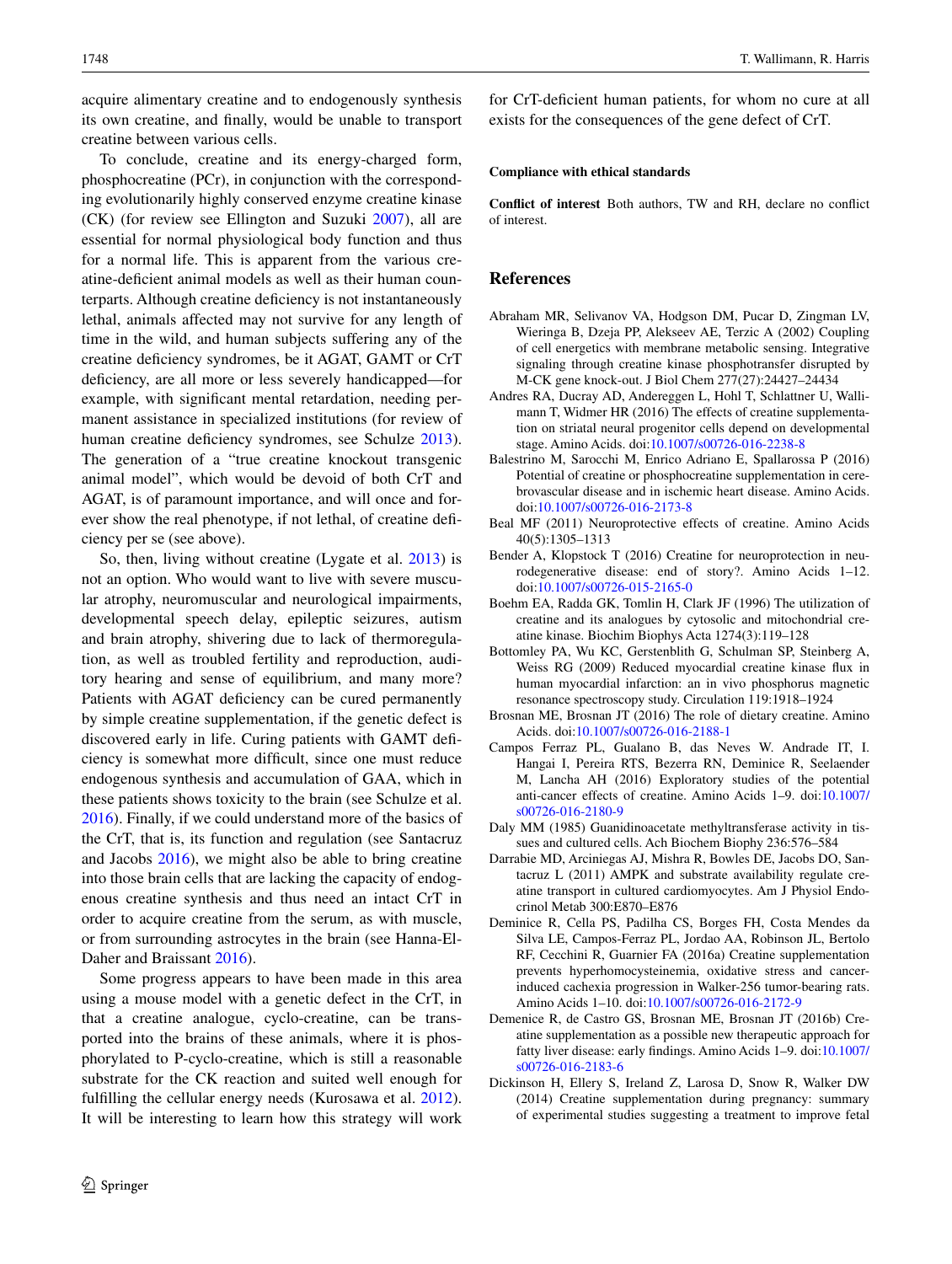and neonatal morbidity and reduce mortality in high-risk human pregnancy. BMC Pregn Childbirth 14:150

- <span id="page-10-4"></span>Ellery SJ, Walker DW, Dickinson H (2016a) Creatine for women: a review of the relationship between creatine and the reproductive cycle and female-specific benefits of creatine therapy. Amino Acids 1–11. doi[:10.1007/s00726-016-2199-y](http://dx.doi.org/10.1007/s00726-016-2199-y)
- <span id="page-10-6"></span>Ellery SJ, LaRosa DA, Kett MM, Della Gatta PA, Snow RJ, Walker DW, Dickinson H (2016b) Dietary creatine supplementation during pregnancy: a study on the effects of creatine supplementation on creatine homeostasis and renal excretory function in spiny mice. Amino Acids. doi:[10.1007/s00726-015-2150-7](http://dx.doi.org/10.1007/s00726-015-2150-7)
- <span id="page-10-17"></span>Ellington WR (1989) Phosphocreatine represents a thermodynamic and functional improvement over other muscle phosphagens. J Exp Biol 143:177–194
- <span id="page-10-31"></span>Ellington WR, Suzuki T (2007) Early evolution of the creatine kinase gene family and the capacity for creatine biosynthesis and membrane transport. Subcell Biochem 46:17–26
- <span id="page-10-18"></span>Fernández-Elías VE, Ortega JF, Nelson RK, Mora-Rodriguez R (2015) Relationship between muscle water and glycogen recovery after prolonged exercise in the heat in humans. Eur J Appl Physiol 115(9):1919–1926
- <span id="page-10-2"></span>Glover LE, Bowers BE, Saeedi B, Ehrentraut SF, Campbell EL, Bayless AJ, Dobrinskikh E, Kendrick AA, Kelly CJ, Burgess A, Miller L, Kominsky DJ, Jedlicka P, Colgan SP (2013) Control of creatine metabolism by HIF is an endogenous mechanism of barrier regulation in colitis. Proc Natl Acad Sci USA 110:19820–19825
- <span id="page-10-9"></span>Greenhaff PL, Casey A, Short AH, Harris R, Söderlund K, Hultman E (1993) Influence of oral creatine supplementation of muscle torque during repeated bouts of maximal voluntary exercise in man. Clin Sci 84:567–571
- <span id="page-10-10"></span>Greenhaff PL, Bodin K, Soderlund K, Hultman E (1994) Effect of oral creatine supplementation on skeletal muscle phosphocreatine resynthesis. The American journal of physiology 266(5 Pt 1):E725–E730
- <span id="page-10-3"></span>Gualano B, Rawson ES, Candow DG, Chilibeck PD (2016) Creatine supplementation in the aging population: effects on skeletal muscle, bone and brain. Amino Acids. doi[:10.1007/](http://dx.doi.org/10.1007/s00726-016-2239-7) [s00726-016-2239-7](http://dx.doi.org/10.1007/s00726-016-2239-7)
- <span id="page-10-0"></span>Hanna-El-Daher L, Braissant O (2016) Creatine synthesis and exchange between brain cells: what can be learned from human creatine deficiencies and various experimental models? Amino Acids. doi[:10.1007/s00726-016-2189-0](http://dx.doi.org/10.1007/s00726-016-2189-0)
- <span id="page-10-12"></span>Harris RC, Hultman E, Nordesjö LO (1974) Glycogen, glycolytic intermediates and high energy phosphates determined in biopsy samples of musculus femoris of man at rest. Methods in variance values. Scand J Clin Lab Invest 33:109–120
- <span id="page-10-8"></span>Harris RC, Soderlund K, Hultman E (1992) Elevation of creatine in resting and exercised muscle of normal subjects by creatine supplementation. Clin Sci 83(3):367–374
- <span id="page-10-20"></span>Heerschap A, Kan HE, Nabuurs CIHC, Renema WK, Isbrandt D, Wieringa D (2007) In vivo magnetic resonance spectroscopy of transgenic mice with altered expression of guanidinoacetate methyltransferase and creatine kinase isoenzymes. In: Salomons GS, Wyss M (eds) Creatine and Creatine Kinase in Health and Disease", Subcellular Biochemistry, vol 46. Springer, Dordrecht, pp 119–148
- <span id="page-10-13"></span>Hultman E, Bergström J, Anderson NM (1967) Breakdown and resynthesis of phosphorylcreatine and adenosine triphosphate in connection with muscular work in man. Scand J Clin Lab Invest 19(1):56–66
- <span id="page-10-15"></span>Hultman E, Soderlund K, Timmons JA, Cederblad G, Greenhaff PL (1996) Muscle creatine loading in men. J Appl Physiol 81(1):232–237
- <span id="page-10-11"></span>Janssen BH, Lassche S, Hopman MT, Wevers RA, Engelen BGM, Heerschap A (2016) Monitoring creatine and phosphocreatine

by 13C MR spectroscopic imaging during and after 13C4 creatine loading: a feasibility study. Amino Acids. doi[:10.1007/](http://dx.doi.org/10.1007/s00726-016-2294-0) [s00726-016-2294-0](http://dx.doi.org/10.1007/s00726-016-2294-0)

- <span id="page-10-21"></span>Kan HE, Renema WK, Isbrandt D, Heerschap A (2004) Phosphorylated guanidinoacetate partly compensates for the lack of phosphocreatine in skeletal muscle of mice lacking guanidinoacetate methyltranferase. J Physiol 560(1):219–229
- <span id="page-10-5"></span>Kondo DG, Forrest LN, Shi X, Sung YH, Hellem TL, Huber RS, Renshaw PF (2016) Creatine target engagement with brain bioenergetics: a dose-ranging phosphorus-31 magnetic resonance spectroscopy study of adolescent females with SSRI-resistant depression. Amino Acids. doi:[10.1007/s00726-016-2194-3](http://dx.doi.org/10.1007/s00726-016-2194-3)
- <span id="page-10-28"></span>Kurosawa Y, Degrauw TJ, Lindquist DM, Blanco VM, Pyne-Geithman GJ, Daikoku T, Chambers JB, Benoit SC, Clark JF (2012) Cyclocreatine treatment improves cognition in mice with creatine transporter deficiency. J Clin Invest. 122(8):2837–2846
- <span id="page-10-27"></span>Li H, Thali RF, Smolak C, Gong F, Alzamora R, Wallimann T, Scholz R, Pastor-Soler NM, Neumann D, Hallows KR (2010) Regulation of the creatine transporter by AMP-ACTIVATED protein kinase in kidney epithelial cells. Am J Physiol Renal Physiol 299:F167–F177
- <span id="page-10-23"></span>Locasale JW (2013) Serine, glycine and one-carbon units: cancer metabolism in full circle. Nat Rev Cancer 13:572–583
- <span id="page-10-19"></span>Lygate CA, Aksentijevic D, Dawson D, ten Hove M, Phillips D, de Bono JP, Medway DJ, Sebag-Montefiore LM, Hunyor I, Channon K, Clarke K, Zervou S, Watkins H, Balaban R, Neubauer S (2013) Living without creatine: unchanged exercise capacity and response to chronic myocardial infarction in creatine deficient mice. Circ Res 112(6):945–955
- <span id="page-10-16"></span>McConell GK, Shinewell J, Stephens TJ, Stathis CG, Canny BJ, Snow RJ (2005) Creatine supplementation reduces muscle inosine monophosphate during endurance exercise in humans. Med Sci Sports Exerc 37(12):2054–2061
- <span id="page-10-22"></span>Miller EE, Evans AE, Cohn M (1993) Inhibition of rate of tumor growth by creatine and cyclocreatine. Proc Natl Acad Sci U S A. 90(8):3304–3308
- <span id="page-10-25"></span>Nabuurs CI, Choe CU, Veltien A, Kan HE, van Loon LJ, Rodenburg RJ, Matschke J, Wieringa B, Kemp GJ, Isbrandt D, Heerschap A (2013) Disturbed energy metabolism and muscular dystrophy caused by pure creatine deficiency are reversible by creatine intake. J Physiol 591:571–592
- <span id="page-10-26"></span>Neumann D, Schlattner U, Wallimann T (2003) A molecular approach to the concerted action of kinases involved in energy homoeostasis. Biochem Soc Trans 31:169–174
- <span id="page-10-30"></span>O'Gorman E, Piendl T, Müller M, Brdiczka D, Wallimann T (1997) Mitochondrial intermembrane inclusion bodies: the common denominator between human mitochondrial myopathies and creatine depletion, due to impairment of cellular energetics. Mol Cell Biochem 174:283–289
- <span id="page-10-29"></span>O'Gorman E, Piendl T, Müller M, Brdiczka D, Wallimann T (1998) Mitochondrial intermembrane inclusion bodies: the common denominator between human mitochondrial myopathies and creatine depletion, due to impairment of cellular energetics. Mol Cell Biochem 174:283–289
- <span id="page-10-14"></span>Ostojic SM (2016) Guanidinoacetic acid as a performance-enhancing agent. Amino Acids. doi:[10.1007/s00726-015-2106-y](http://dx.doi.org/10.1007/s00726-015-2106-y)
- <span id="page-10-1"></span>Pal A, Roy A, Ray M (2016) Creatine supplementation with methylglyoxal: a potent therapy for cancer in experimental models. Amino Acids. doi:[10.1007/s00726-016-2224-1](http://dx.doi.org/10.1007/s00726-016-2224-1)
- <span id="page-10-24"></span>Patra S, Bera S, Sinha Roy S, Ghoshal S, Ray S, Basu A, Schlattner U, Wallimann T, Ray M (2008) Progressive decrease of phosphor creatine, creatine and creatine kinase in skeletal muscle upon transformation to sarcoma. FEBS J 275:3236–3247
- <span id="page-10-7"></span>Perna MK, Kokenge AN, Miles KN, Udobi KC, Clark JF, Pyne-Geithman GJ, Khuchua Z, Skelton MR (2016) Creatine